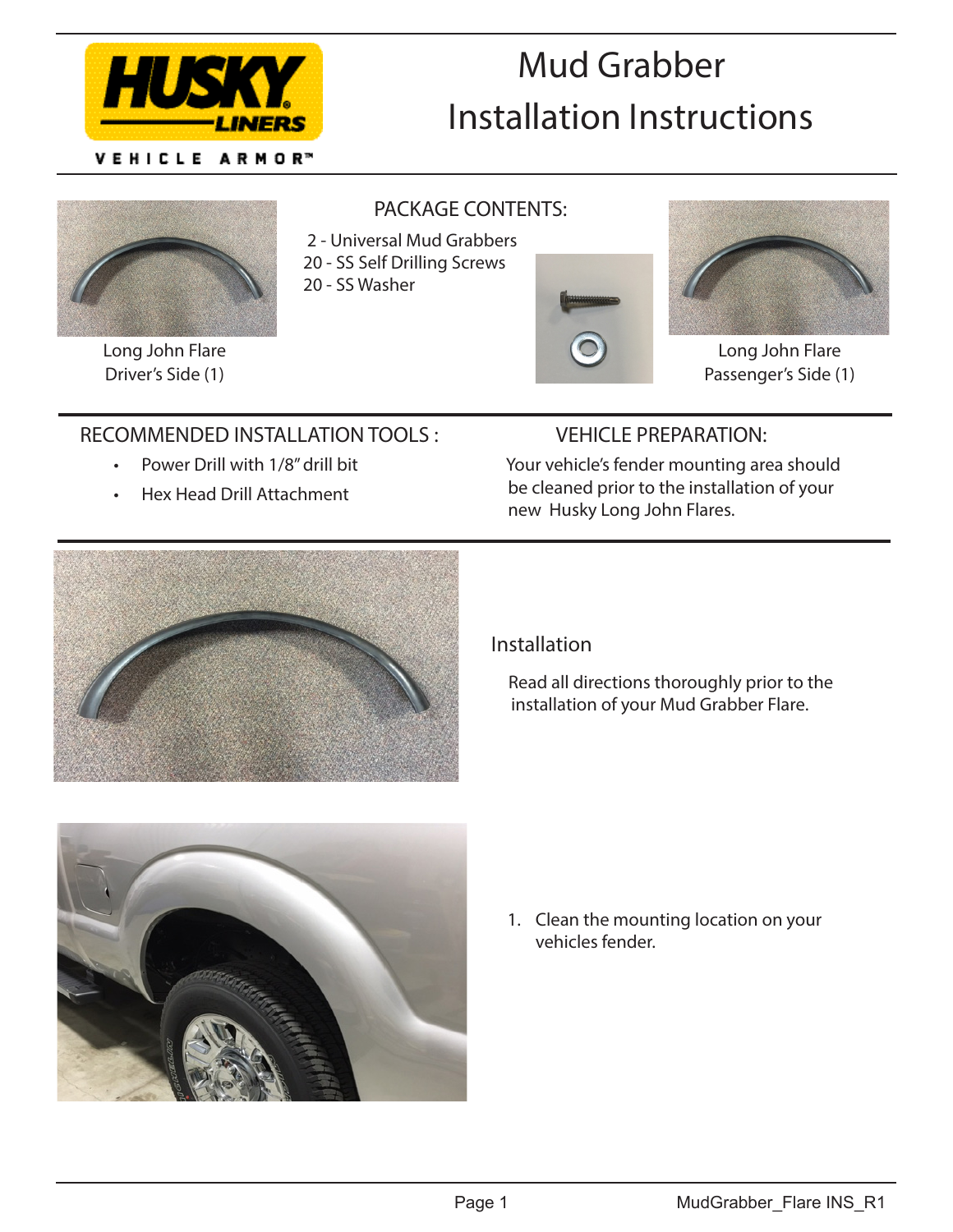

- 2. Align the Mud Grabber mounting flange under the fender lip and press the upper lip against the outside of the fender for easy alignment.
- Note: These are general mounting guidelines and the flares can be mounted in many different ways to provide whatever cover age you deem necessary.



3. Use supplied self drilling screws and washers to fasten the Mud Grabber through the flare's flange and into the fender lip.



4. Repeat steps 1-3 on the oppisite side.